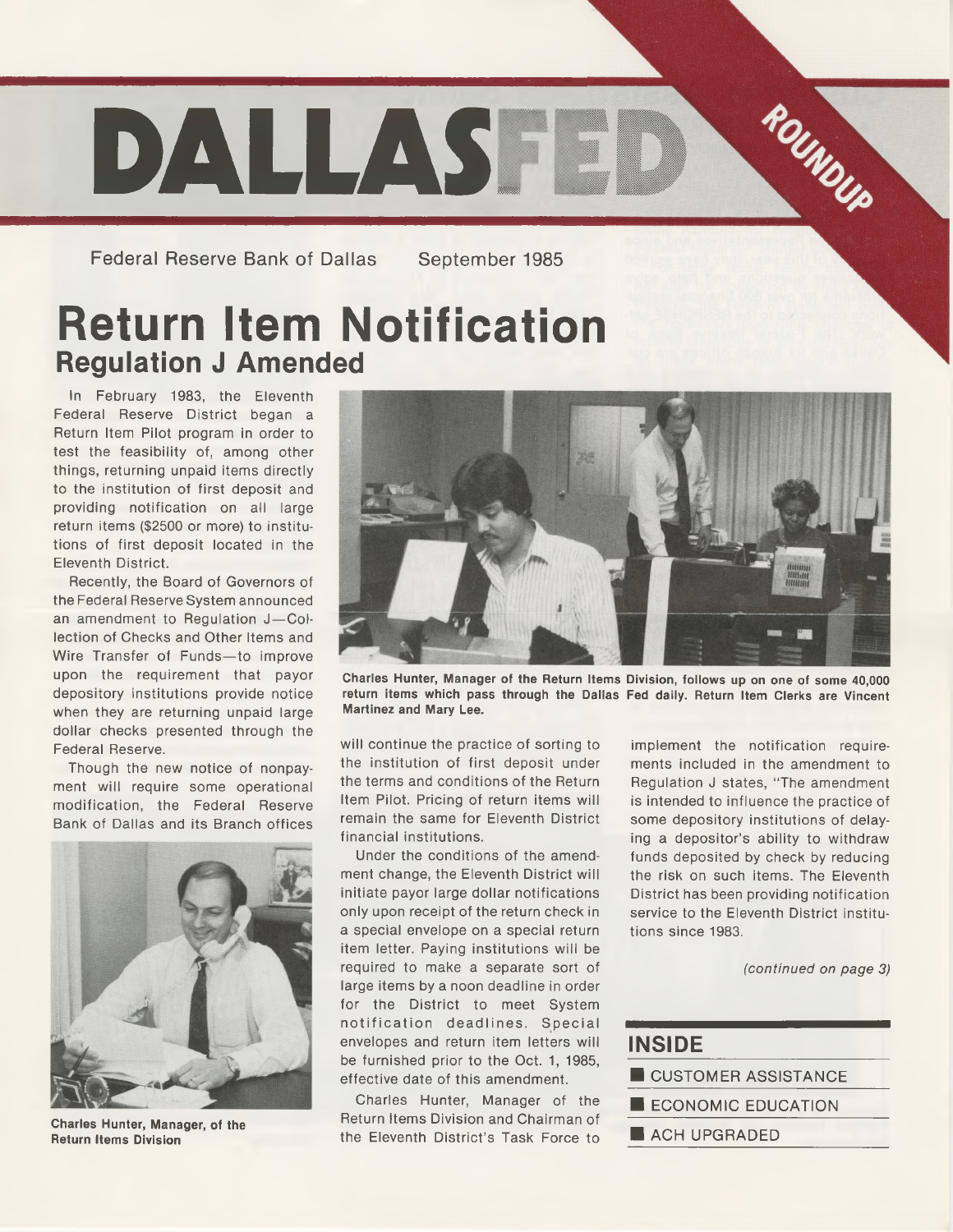## **Customer Assistance Services**

By 8:00 a.m. they are at their desks. Around 8:15 a.m., the telephones start ringing. By 5:00 p.m., they probably have handled over 100 calls. Some days, it's twice that many.

They are the Dallas Fed's Customer Assistance Representatives and since January of this year, they have worked to answer questions and help solve problems for over 800 financial institutions connected to the RESPONSE network. The Federal Reserve Bank of Dallas and its Branch offices are currently involved in increasing the awareness of the importance of serving customer needs. An ongoing effort to provide assistance to users of the RESPONSE network is one of the major components of offering responsive customer assistance in this District.

To meet this goal, plans began for a Customer Assistance Group in mid-1984. Serving as project manager is Jim McCullin—who was chosen from the Bank's Data Services Department to organize the group and get it operational by January 1985.

According to McCullin, "When we saw how large the RESPONSE network was becoming, we realized the need for a centralized support facility. We wanted to make using the network as easy as possible for the participants."

Serving as Customer Assistance Representatives for the group are Candace McCullough and Kathleen Hatfield. They have the most contact with financial institutions because

they are the ones responsible for answering hundreds of telephone calls and serving as liaisons between operating departments and network users. "I guess our main activity is answering questions," says Hatfield. "We try to answer as many questions as possible. If we can't, we find out who can." According to McCullough, " Some people want long answers, some short. We try to gear our responses to help them as much as we can. Most people just want to be sure they are doing the procedures correctly."

Stan McAnelly serves as the RESPONSE network coordinator. He is the central contact point for financial institutions wishing to join the network or for those already connected who want to upgrade their computer equipment. He also is responsible for the weekly training sessions conducted at the Dallas office for new RESPONSE participants.

Bob Boyanton serves as the group's technical trouble-shooter and assists in developing and implementing new and enhanced RESPONSE applications. He also trains institutions in the use of dedicated-line equipment.

Vicki Underwood is the office administrator and keeps track of institutions as they come on-line. She also serves as a back-up to the Customer Assistance Representatives to handle calls during peak periods.



**Members of the Customer Assistance Group are Candace McCullough (foreground); Kathleen Hatfield; Jim McCullin, Manager; Stan McAnelly; Vicki Underwood; and Bob Boyanton.**



**Vicki Underwood, Kathleen Hatfield and Candace McCullough, members of the Customer Assistance Group, study RESPONSE network data prior to answering telephone inquiries.**

Early next year, the group will be expanded to serve not only RESPONSE network participants, but all financial institutions in the Dallas zone. When implemented, the group will coordinate the resolution of problems with operational departments within the Bank. "They won't replace the functions of the other departments, but they will serve as the first place an institution should call when it needs help with operational questions such as check processing, funds transfer or adjustment information. If they can't solve a problem themselves, they will route calls to the person who can," says McCullin. All customers will receive notification when this area is operational.

As the group approaches its oneyear anniversary, McCullin reflects on its success. "It is especially gratifying to know that our group has been able to lessen our customers' problems utilizing the RESPONSE network, and at the same time help the Bank's operating departments concentrate on the things they do best."

Financial institutions interested in the RESPONSE network should contact Stan McAnelly at (214) 698-4322. Institutions already connected to the network can reach the Customer Assistance Representatives at (214) 698-4250.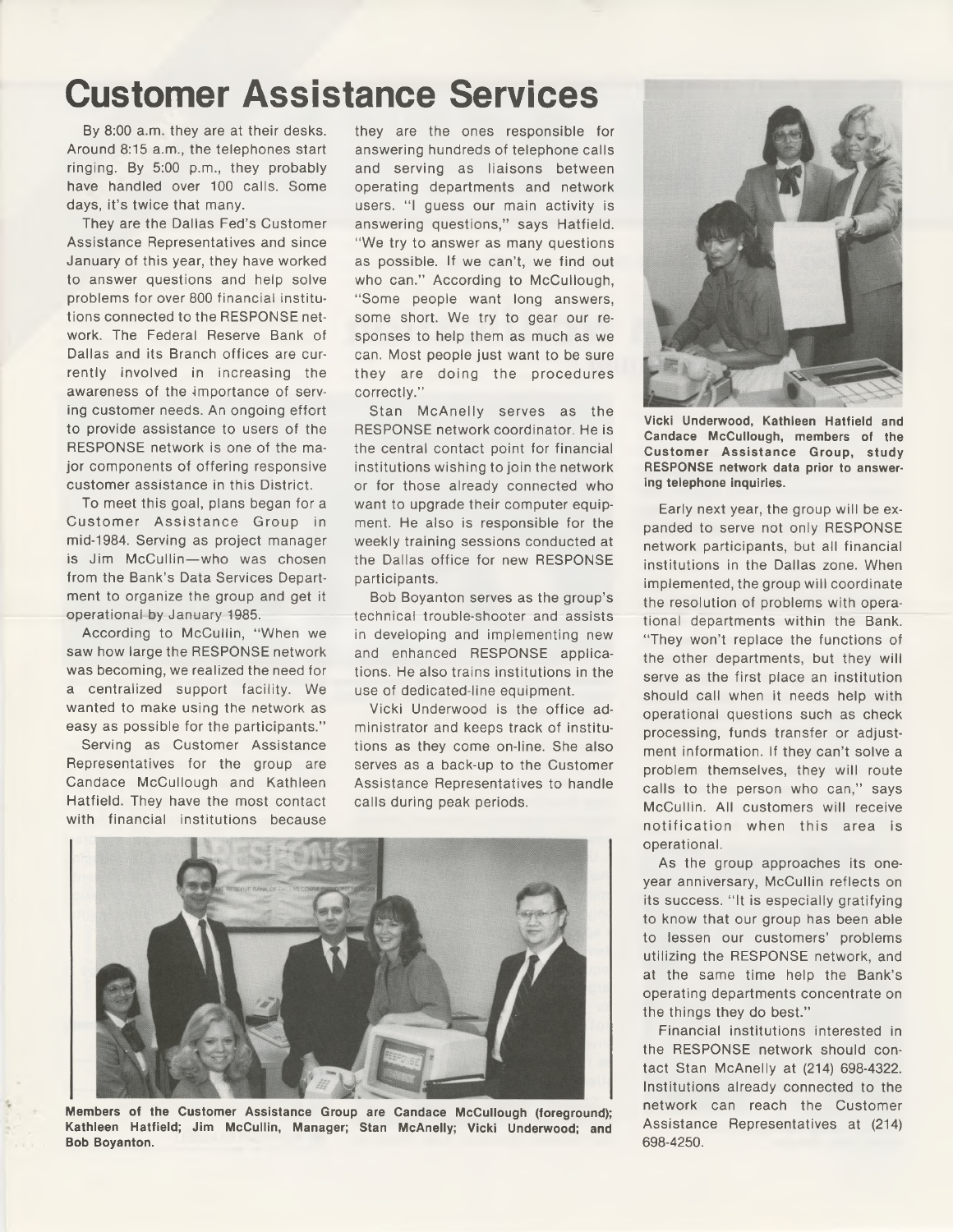## **Dallas Fed Adds Education Specialist**



The Federal Reserve Bank of Dallas has established a consumer and econom ic education program. Under the direction of Sue Lynn Sasser,

**Sue Lynn Sasser** 

Education Specialist, the program is designed to heighten the public's understanding of economic principles, money and banking, consumer economics, and the purposes and functions of the Federal Reserve System. The Dallas Fed's support of economic and consumer education is an outgrowth of the Bank's mission to serve as an informational leader in the community.

Since joining the Bank's Public Affairs Department in February, Sasser has worked primarily with Centers for Economic Education affiliated with the Joint Council on Economic Education (JCEE). JCEE is a national non-profit organization that coordinates a network of centers at more than 260 colleges and universities throughout the nation. Sasser has conducted workshops for elementary and secondary teachers at several of the centers located across the Eleventh Federal Reserve District. In addition, the Bank hosted a one-day seminar entitled "Teachers' Day at the Fed" in July for educators participating in a JCEE program at North Texas State University. Plans are underway for similar seminars to take place this fall with other centers.

In addition to working with these groups, Sasser has participated in inservice programs with school districts in the Dallas/Fort Worth area and the State Professional Conference for Vocational Home Economics Teachers in Texas. In-depth training sessions for county agents with the Texas A&M Cooperative Extension Service also are planned for this fall and spring.

In addition to conducting workshops and training sessions, Sasser guides the development and distribution of educational materials and teaching aids for use in grades kindergarten through 12, plus adult continuing education courses. One such project is a slide presentation on the history of money in Texas to be used in conjunction with the Texas Sesquicentennial and in Texas history classes.

Sasser has a bachelor's degree in journalism and a master's degree in Professional Services in Home Economics from Central State University, Edmond, Oklahoma, and a doctorate in Consumer Sciences from Texas Woman's University, Denton, Texas. Before joining the Fed, she worked as a program evaluator with the U.S. General Accounting Office in Dallas.

**Return Item, cent.**

" For financial institutions in the Eleventh District there will be no additional charge for telephone, online or Fed-initiated wire notifications on items handled for collection by the Federal Reserve," Hunter added.

For large dollar return items not handled for collection by the Federal Reserve, the Reserve Bank will make the necessary operating changes to receive telephone or wire notifications on these items from paying institutions within the Eleventh District. The Bank will pass these notifications on to the institution of first deposit and will charge the payor institution the proposed \$2.25 for originating the notification through their network or \$4.25 for notification over the telephone.





**TEACHERS' DAY AT THE FED**